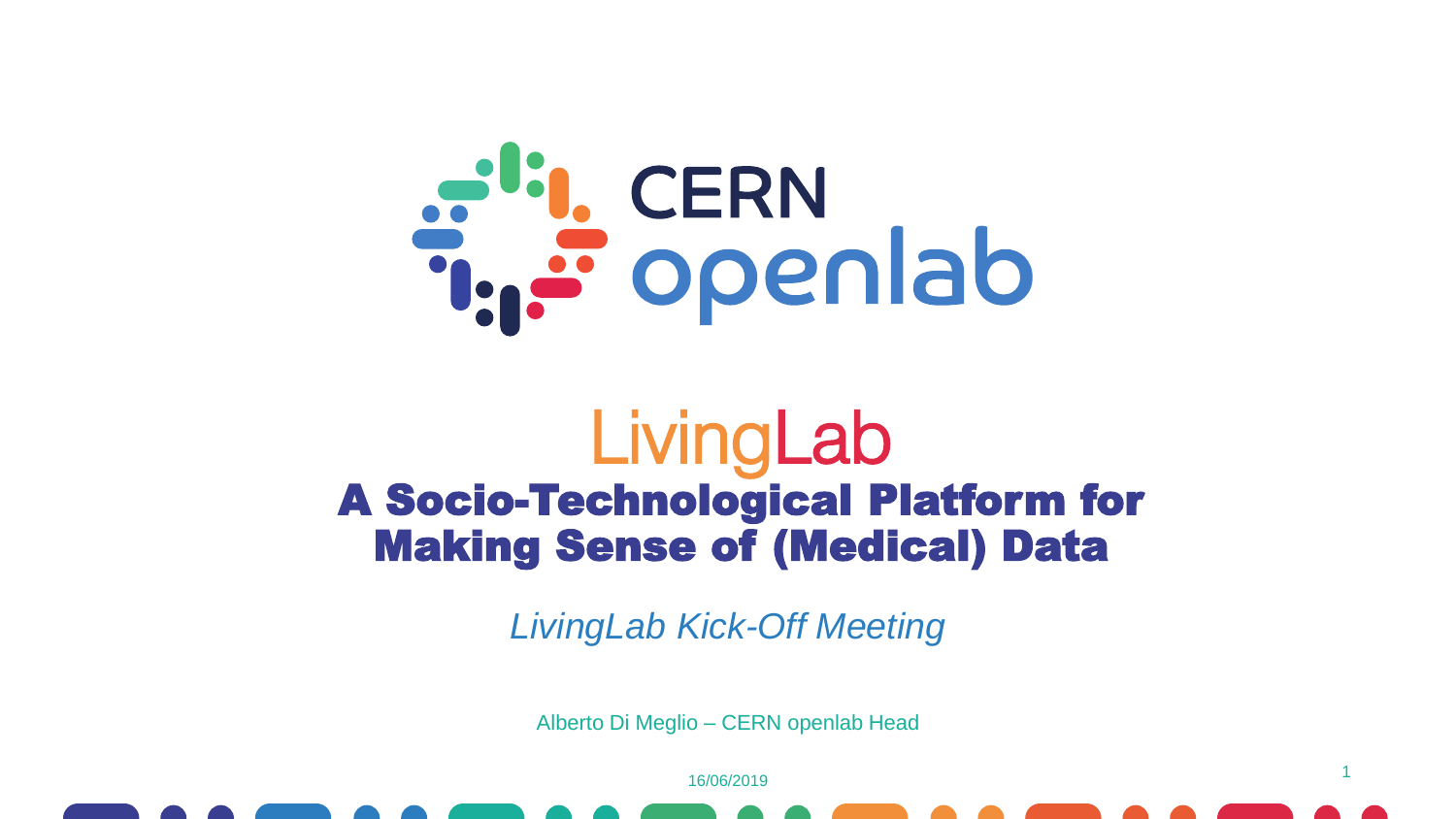### Medical Data Deluge



• "**150 EBytes** of medical data in the US, growing 48% annually" [1]

- Cost of instruments and laboratory equipment decreasing fast (e.g. **sub-1k\$ genomic sequencers**)
- Medical and fitness wearable devices on the rise, projected data produced in 2020 **335 PB/month** [2]

[1] Esteva A. et al., A Guide to Deep Learning in Healthcare, in Nature – Medicine, Vol. 25, Jan 2019, 24-29 [2] https://www.statista.com/statistics/292837/global-wearable-device-mobile-data-traffic/<br>
atin central com/statistics/292837/global-wearable-device-mobile-data-traffic/<br>
decreased at a com/statistics/292837/global-wearab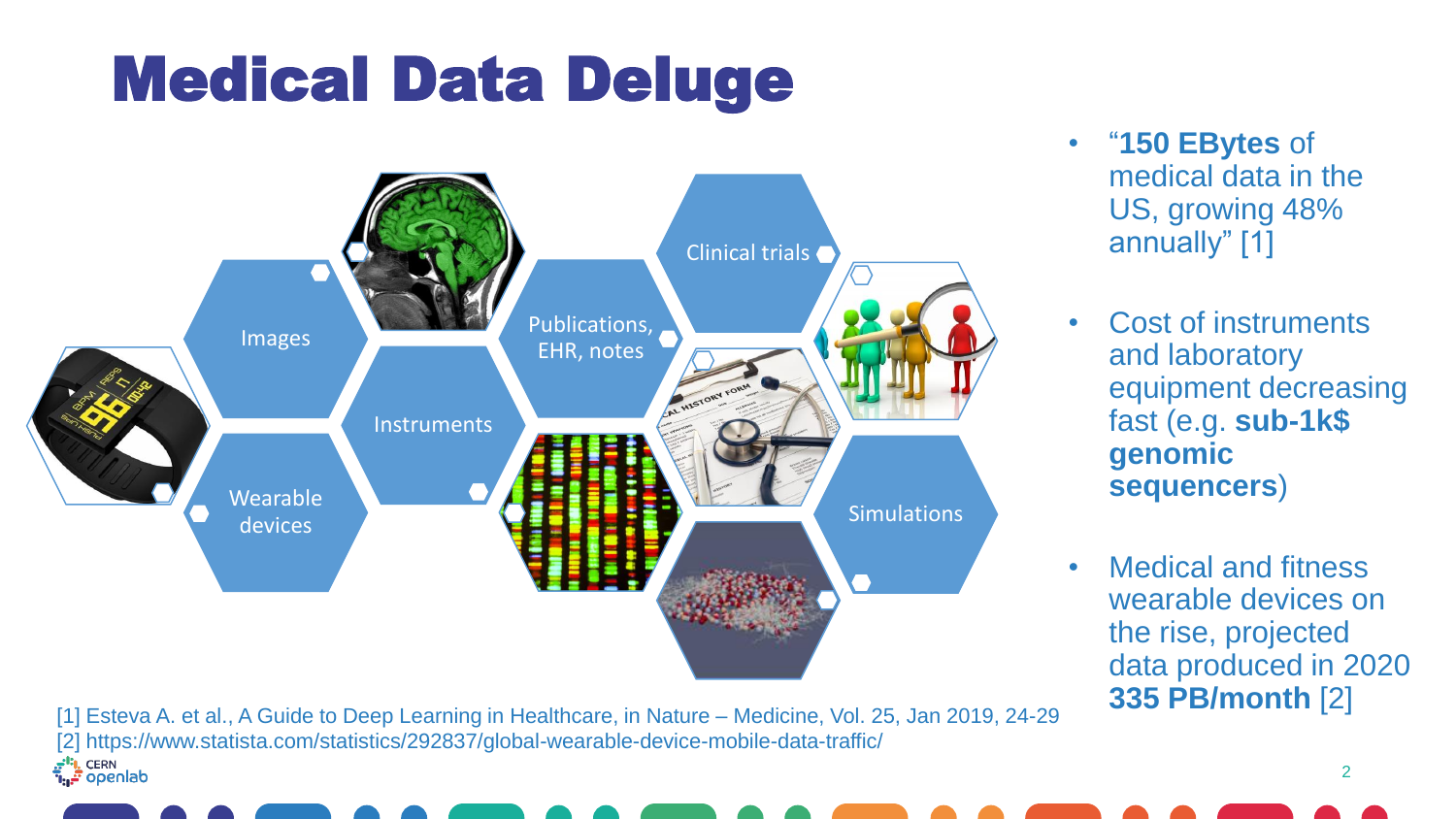# Rising Interest in ML/DL

In the past 6-8 years applications of ML/DL techniques to medical data have rapidly developed. For example:

- **Supervised Learning** for classification of skin lesion images
- **Reinforced Learning** for robotic-assisted surgery

r<sup>ı;</sup>ı, cern<br>İ:**::::: Openlab** 

- **CNN and Transfer Learning** for complex cancer diagnostics from scans
- **Data augmentation and GAN** for training histopathology models on limited datasets or unlabeled sets
- **NLP/RNN and auto-encoders** to analyse EHR, predict diagnosis from temporal sequences of events, or to perform automatic transcription and summarization of doctor-patient conversations
- **Generalized DL** methods applied to genomic analysis, GWA, or phenotype prediction, combining genomic data, images and other sources

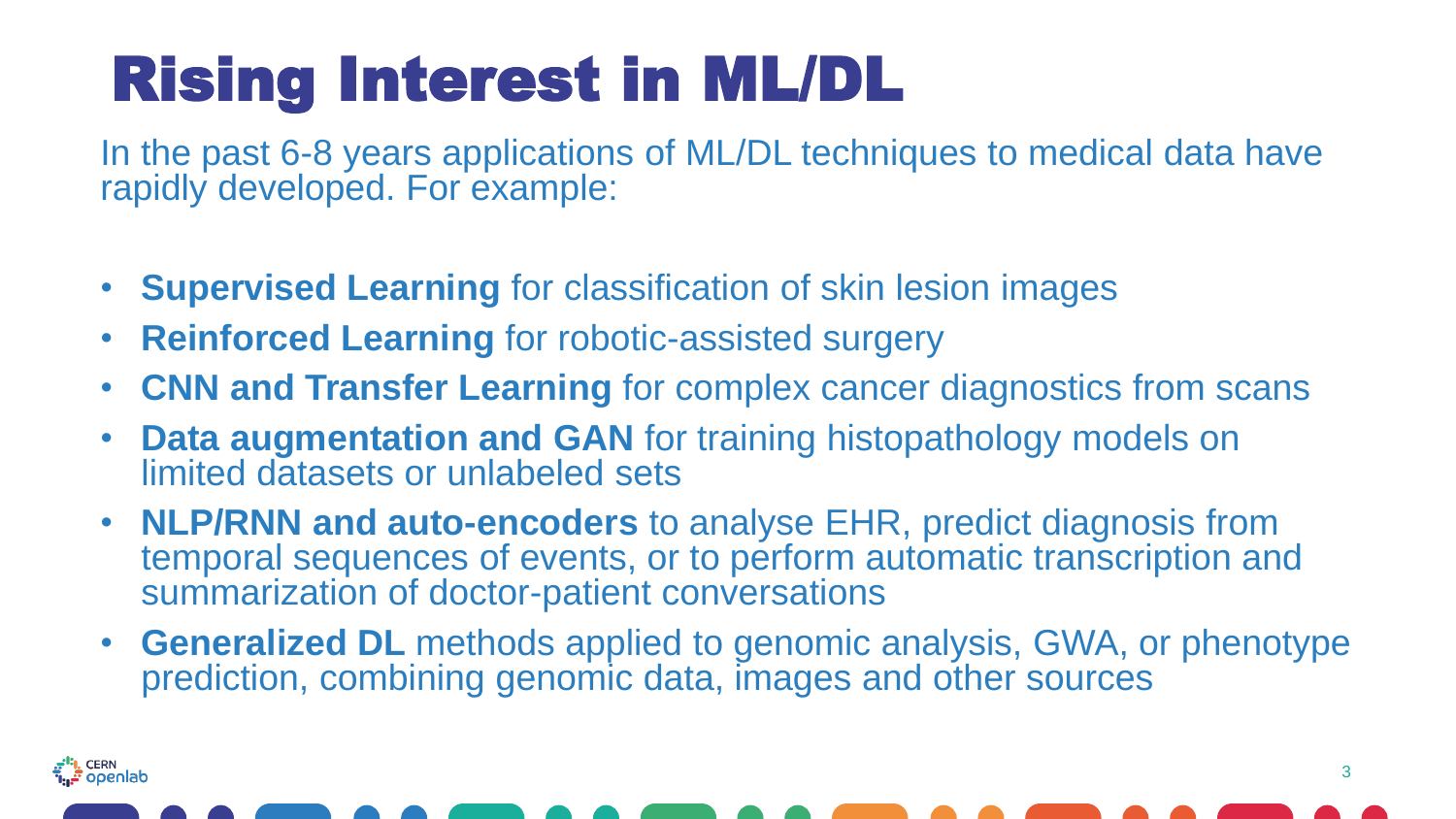# System Biology Principles

- The availability of large amounts of data of many different types fosters a new approach to research of complex biological systems, including the human system
- A "holistic" approach where interactions between different parts are also considered, rather than a "reductionist" approach where single parts are studied and specialised clinical solutions are adopted
- A natural field of application of advanced data analytics and deep learning methods
- Wide range of applications from large-scale statistical studies to "personalized medicine" where holistic models are applied to individual systems (persons)

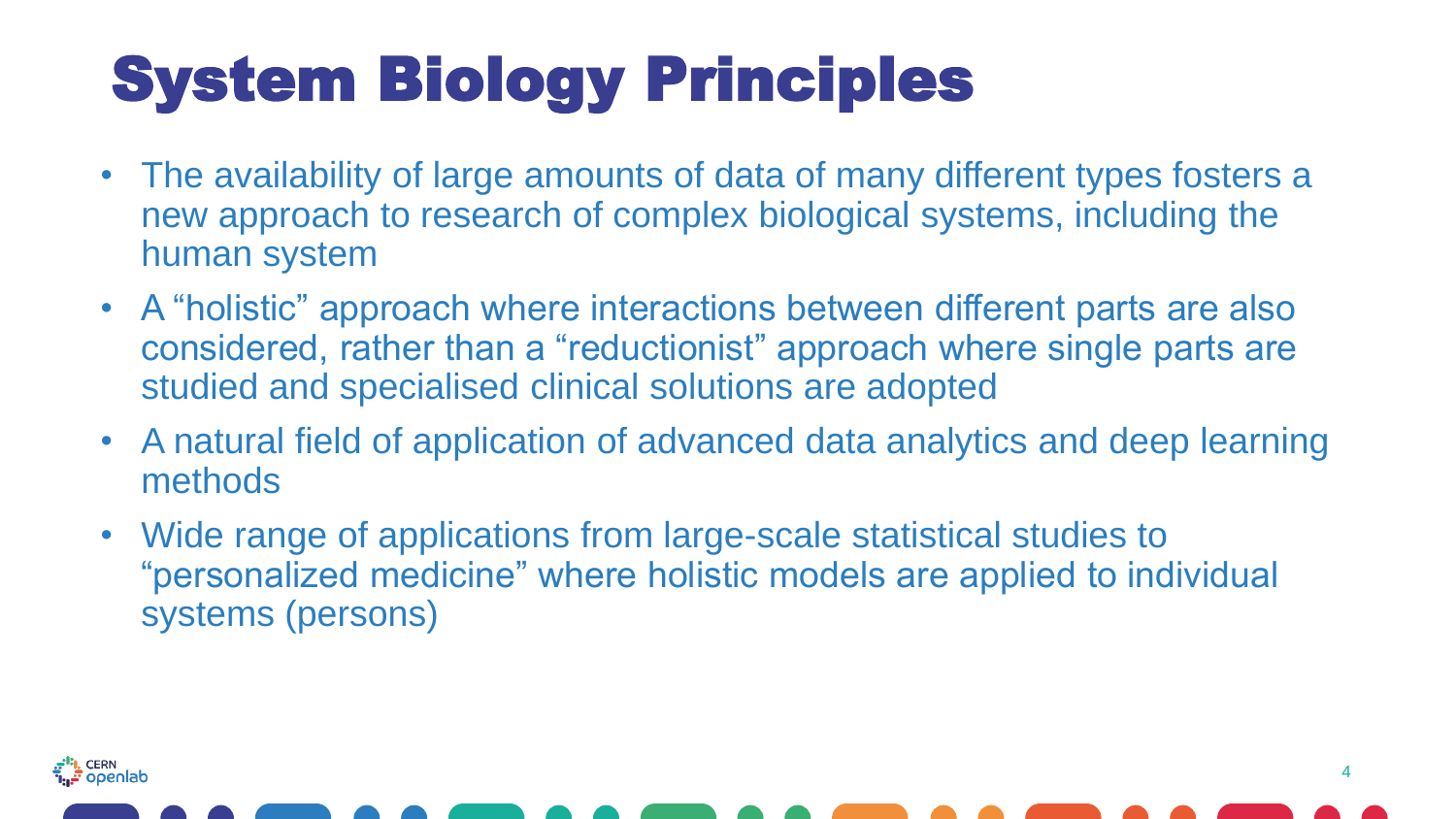### Health Studies and "social simulations"

- One of the major points coming out of the workshop on Big-Data in Medicine two weeks ago was the need for open platforms to test and simulate interactions among cross-disciplinary activities and medical/healthcare scenarios
- Although the scale needed for this is ambitious and won't be in LivingLab from day one, our platform could provide one of the few examples of this type of specialized collaboration platforms where different types of "things" are integrated where thing means data, people, policies, processes, ideas, etc.



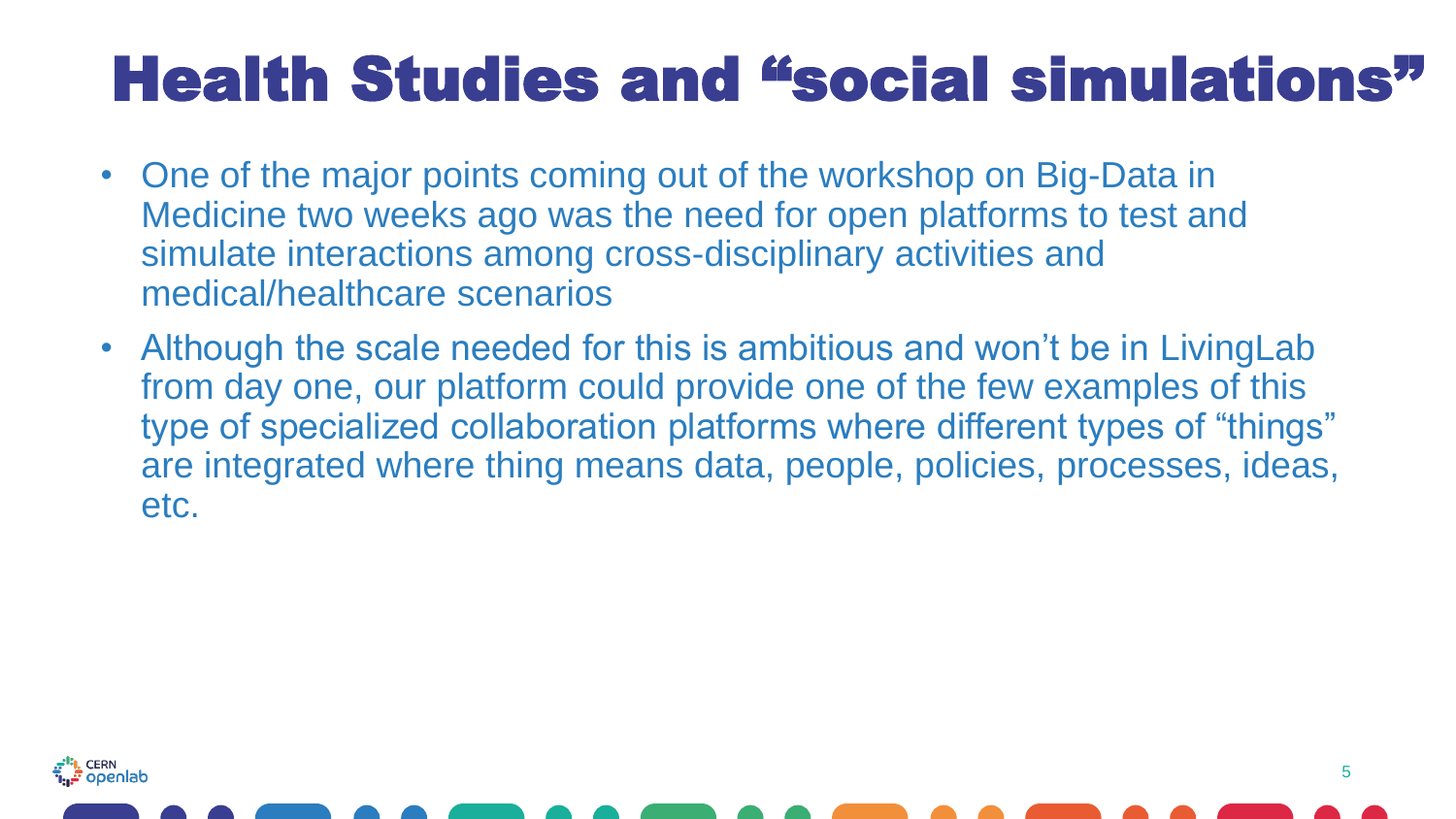# Many Challenges Ahead



Many different types of data (structured, unstructured, images, PDFs, etc.) of widely different quality

Lack of dominant standards



Privacy and data protection

Social, cultural, ethical opinions



6



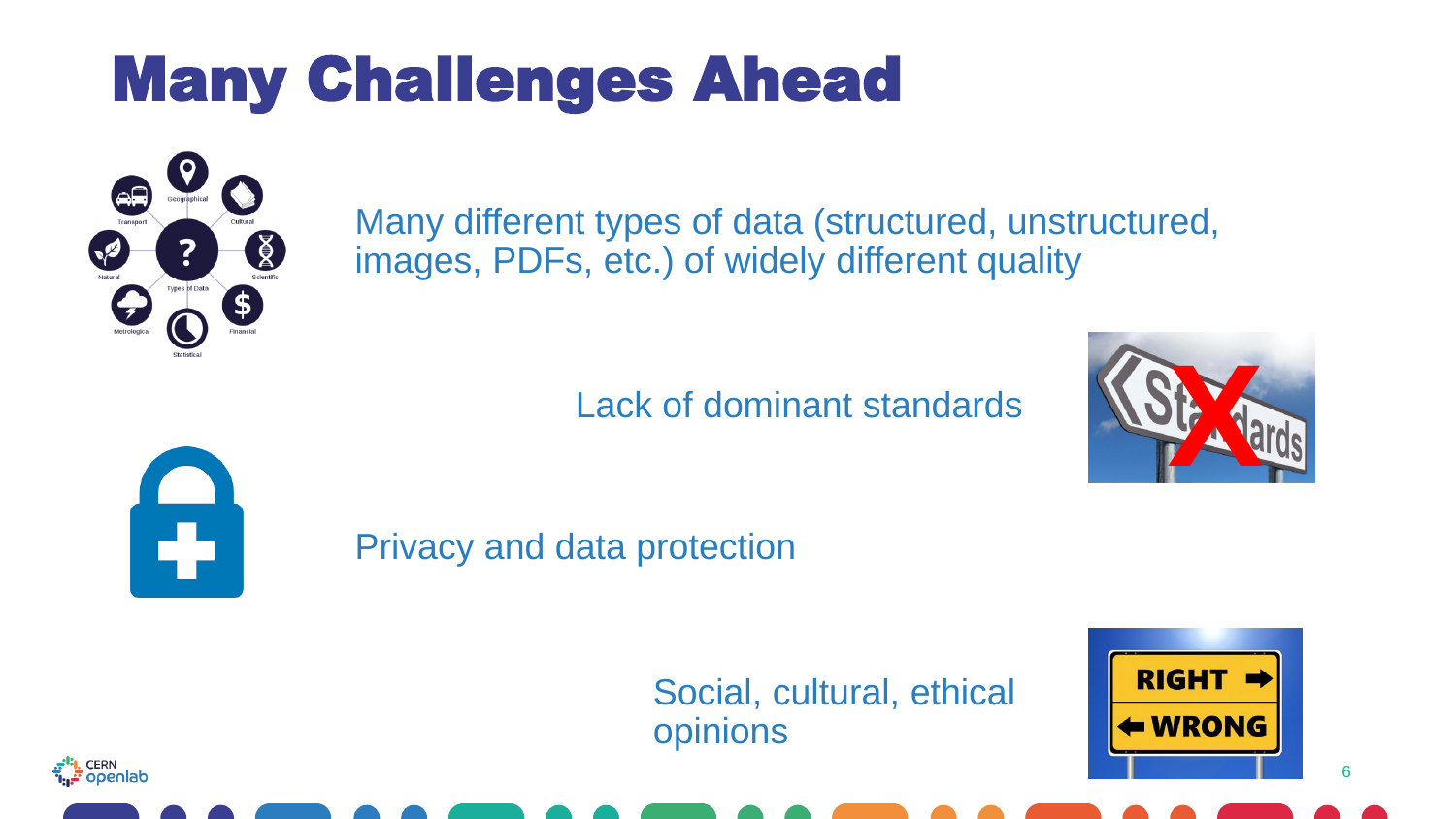### LivingLab Main Objectives

R&D

Investigate ML/DL tools and techniques to process heterogeneous data sets, perform anomaly detection, mitigate noise Build expertise in block chain technologies for end-to-end data integrity validation

Build expertise on data protection regulations and tools

Assess state-of-the-art EHR management systems

Legal and Policies

Knowledge **Sharing** 

Share knowledge and expertise about ML/DL from the many ongoing investigations on methods, frameworks, tools, platforms at CERN and in prominent medical research facilities

Investigate challenges and solutions of providing preventive, personalized medical care services in collaboration with medical doctors, support standardization and data protection efforts, organize education and training events

Medical and Social

ان<mark>ے،</mark> CERN<br>تابی<sup>ق</sup> openlab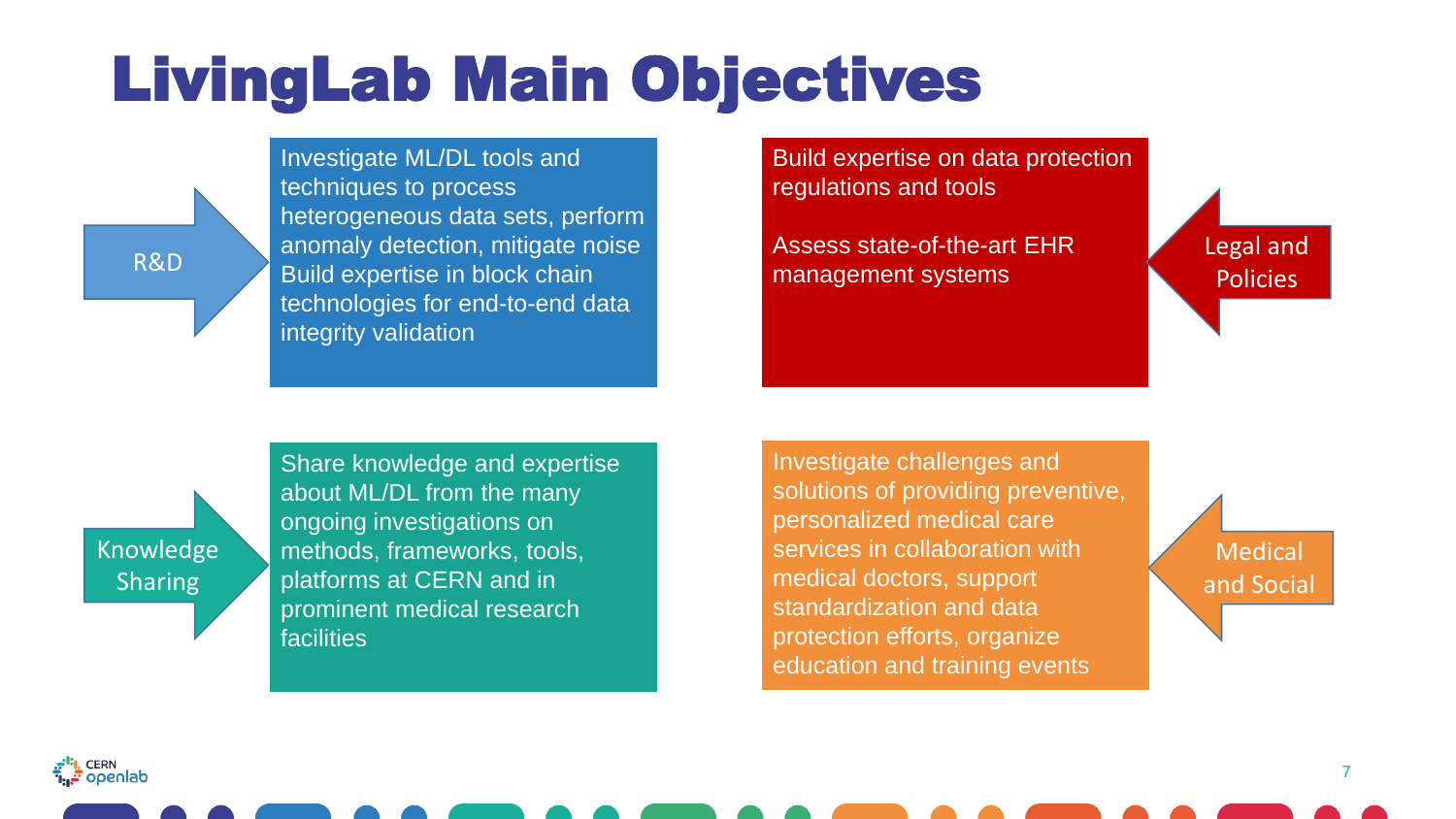## LivingLab Members and Roles

**CERN**: CERN openlab, project management, design and implementation of the analysis platform (IT-DB, KT/MA-funded resources), ML/DL expertise, organization of events, seminar, training (technical, legal), communication, human networking, **specific use cases**

**Be-Studys:** protected data management tools, legal and compliance expertise, ML/DL expertise, funds for 1 DOCT + secondments of relevant skills, training, human networking

**ScimPulse:** translation/clinical use cases, medical expertise, human networking, 1 person seconded to CERN

**Intel:** not a direct member, but support with specialized hardware and software

**Community:** not direct members, any entity (hospitals, doctors, labs, etc.) with interest and relevant data/skills



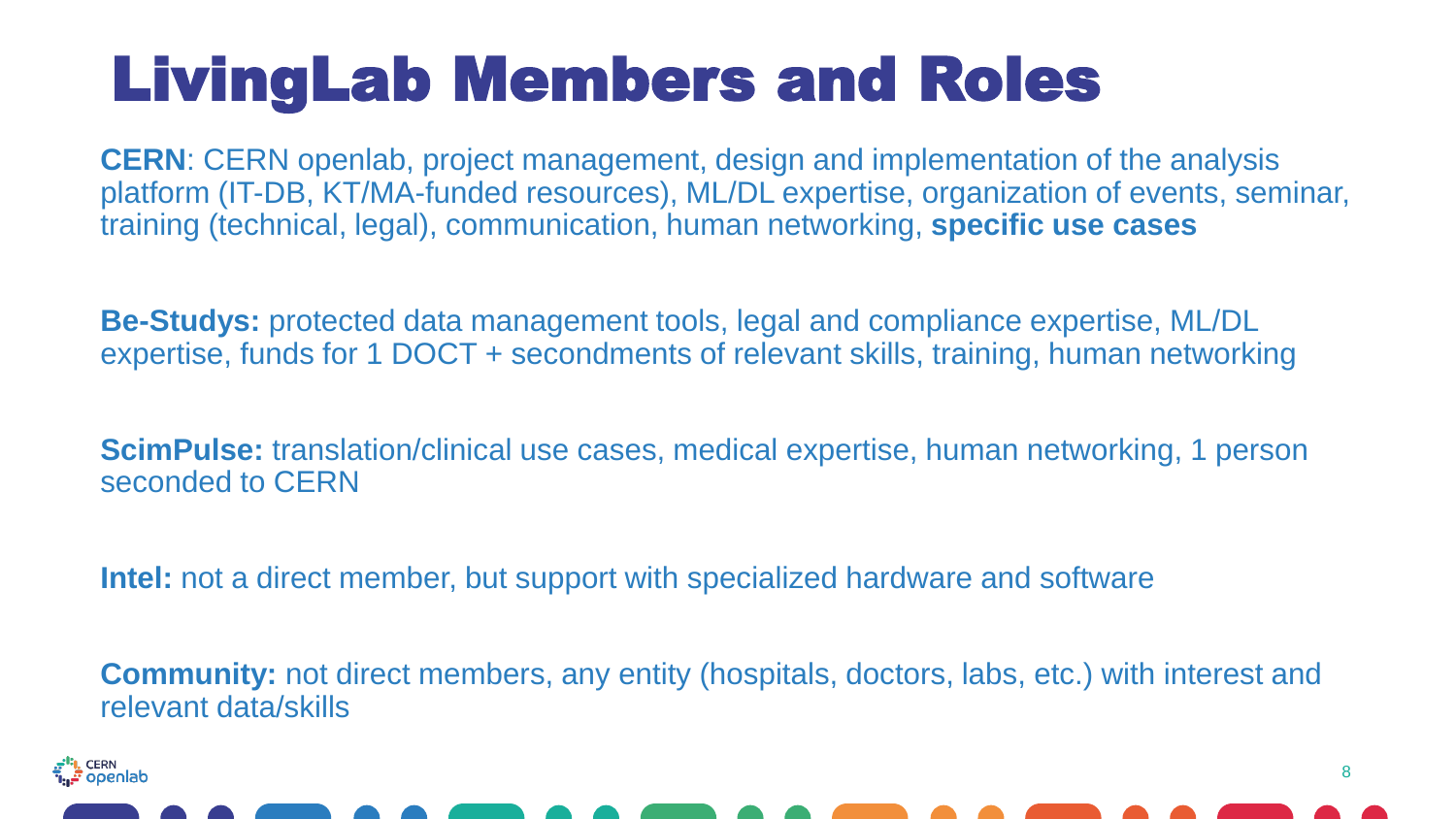## CERN Stakeholders/Interested Parties

- **CERN openlab**: general coordination, communication, participation in selected projects, contributions to fund resources
- **IT-DB**: data analysis platform operations and support (best effort)
- **KT/MA**: responsible for the CERN MA strategy, exploitation and outreach of results, internal and external networking, contributions to fund resources
- **Medical service (HSE)**: participation in selected projects, interest in occupational medicine, EHR handling
- **Data Protection Office:** oversight of CERN DP compliance, interest in DP discussions
- **Legal service**: general interest in legal aspects and respect of CERN status, privileges, immunities
- **CERN community**: specific interests in proposing activities on the platform and evaluating technologies



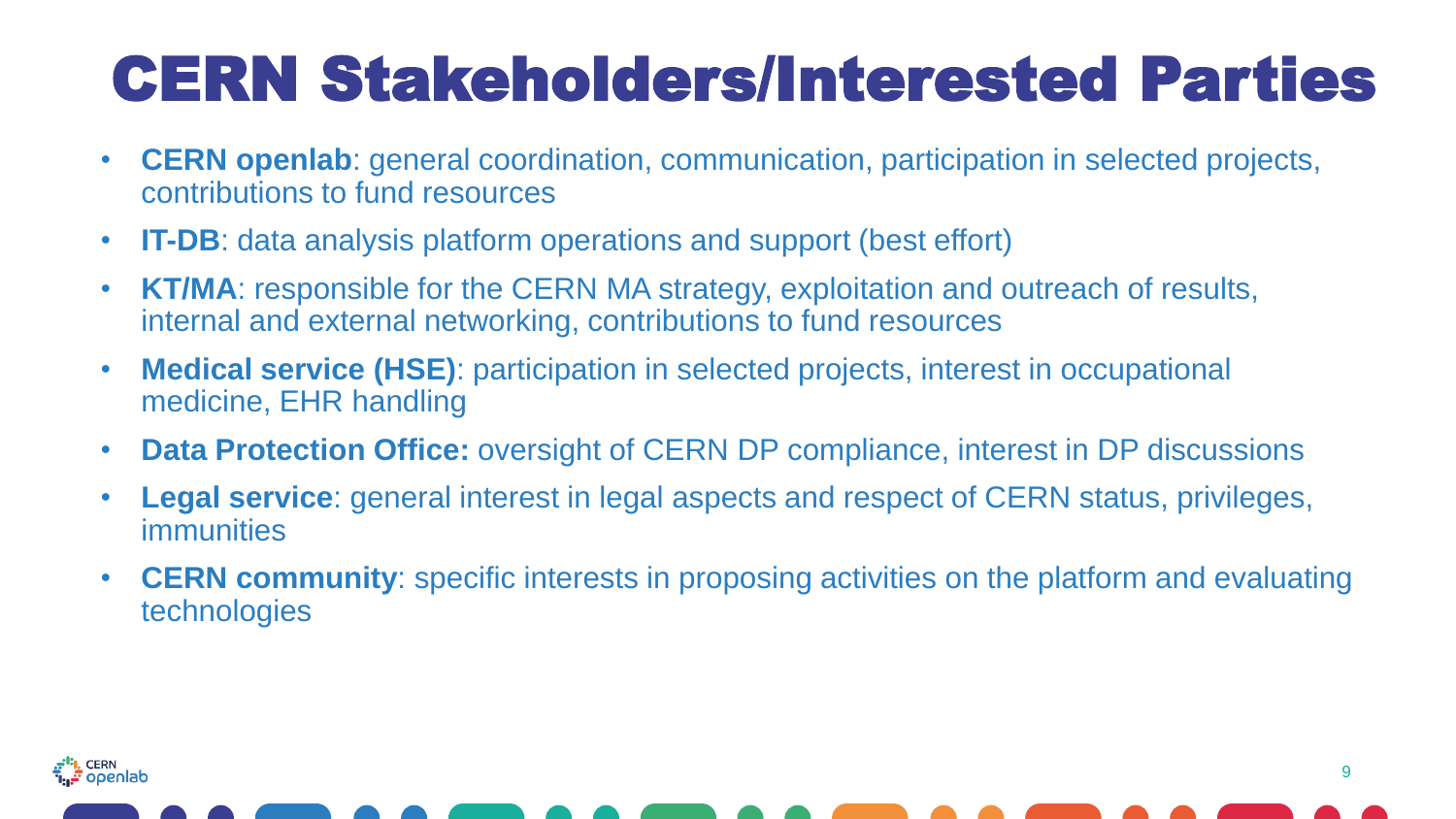

at<mark>i,</mark> CERN<br>تشریف Openlab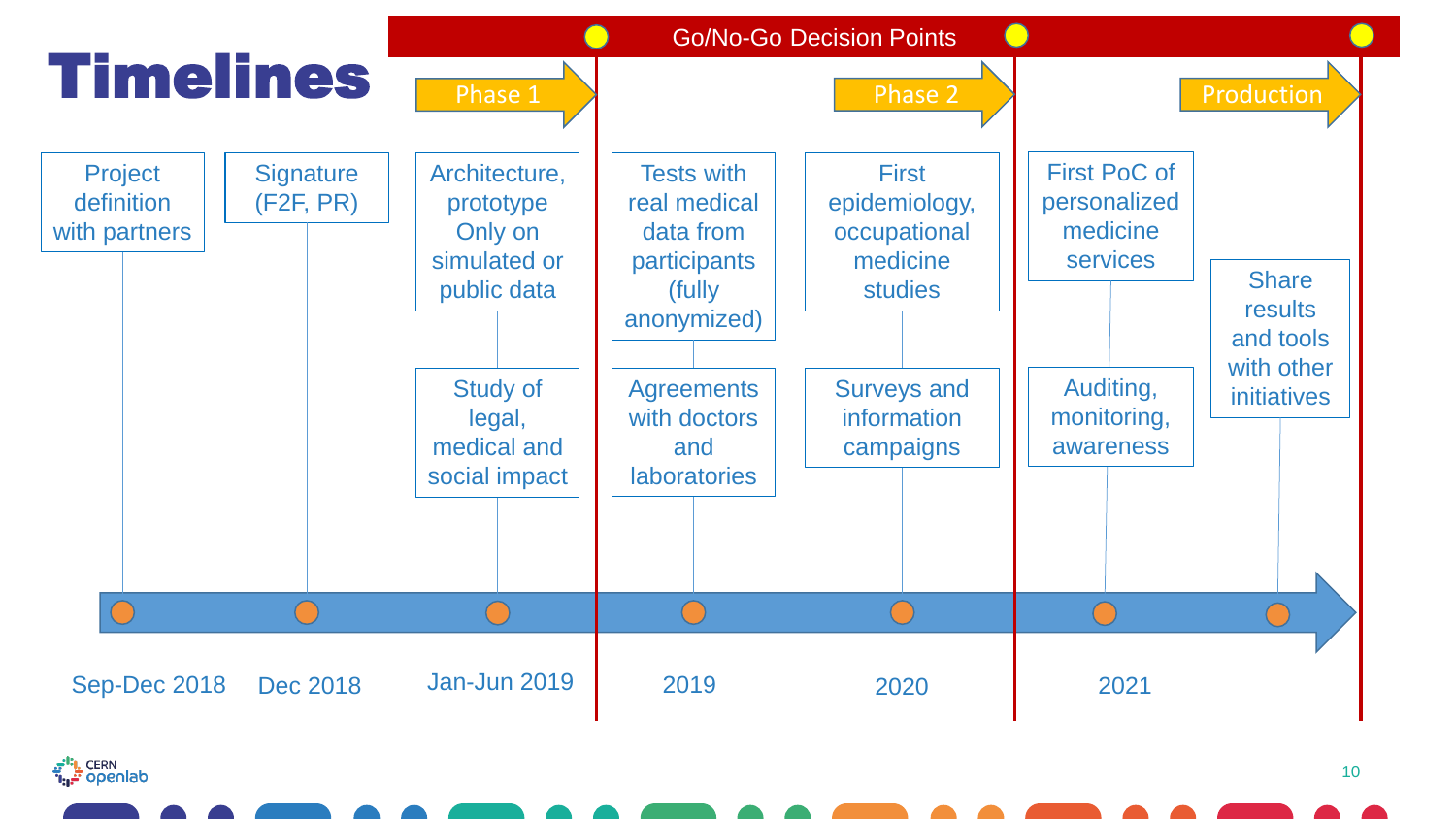# Kick-Off Objectives

- Get to know each other
- Agree on broad definitions of scope and goals for LivingLab
- Provide a general overview of necessary background information (resources, policies, roles, skills, etc.)
- Define a few initial technical and organizational objectives and the activities ("projects") to achieve them
- Work out more detailed timelines and milestones



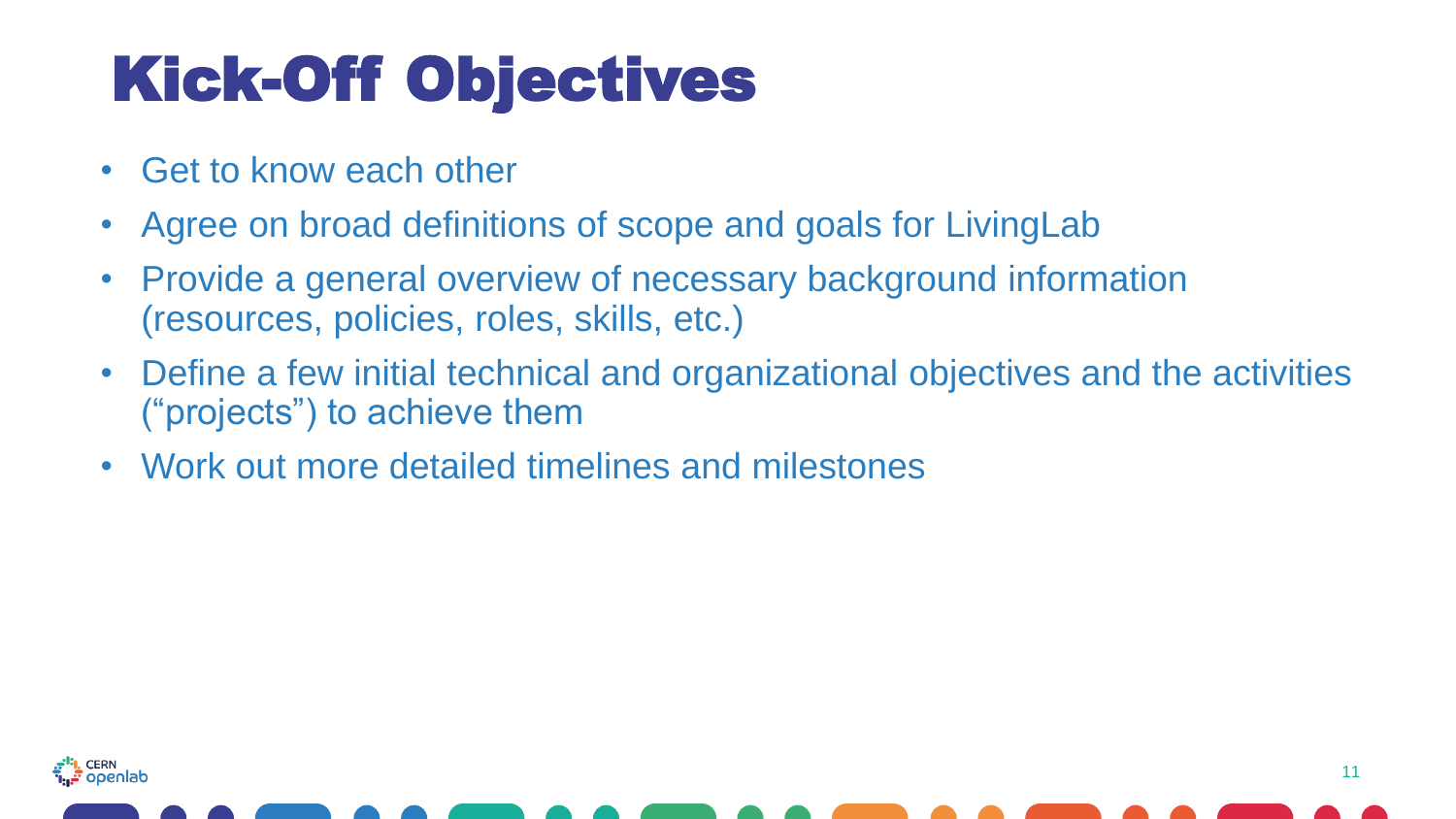

#### *ALBERTO DI MEGLIO*

CERN openlab Head [alberto.di.meglio@cern.ch](mailto:alberto.di.meglio@cern.ch)

*MARIA GIRONE*  CERN openlab CTO [maria.girone@cern.ch](mailto:maria.girone@cern.ch)

*FONS RADEMAKERS*  CERN openlab CRO [fons.rademakers@cern.ch](mailto:fons.rademakers@cern.ch)

*FEDERICO CARMINATI*  CERN openlab CIO [federico.carminati@cern.ch](mailto:federico.carminati@cern.ch)

*ANDREW PURCELL*  CERN openlab Communications Officer [andrew.purcell@cern.ch](mailto:andrew.purcell@cern.ch)

*KRISTINA GUNNE*  CERN openlab Administration/Finance Officer [kristina.gunne@cern.ch](mailto:kristina.gunne@cern.ch)